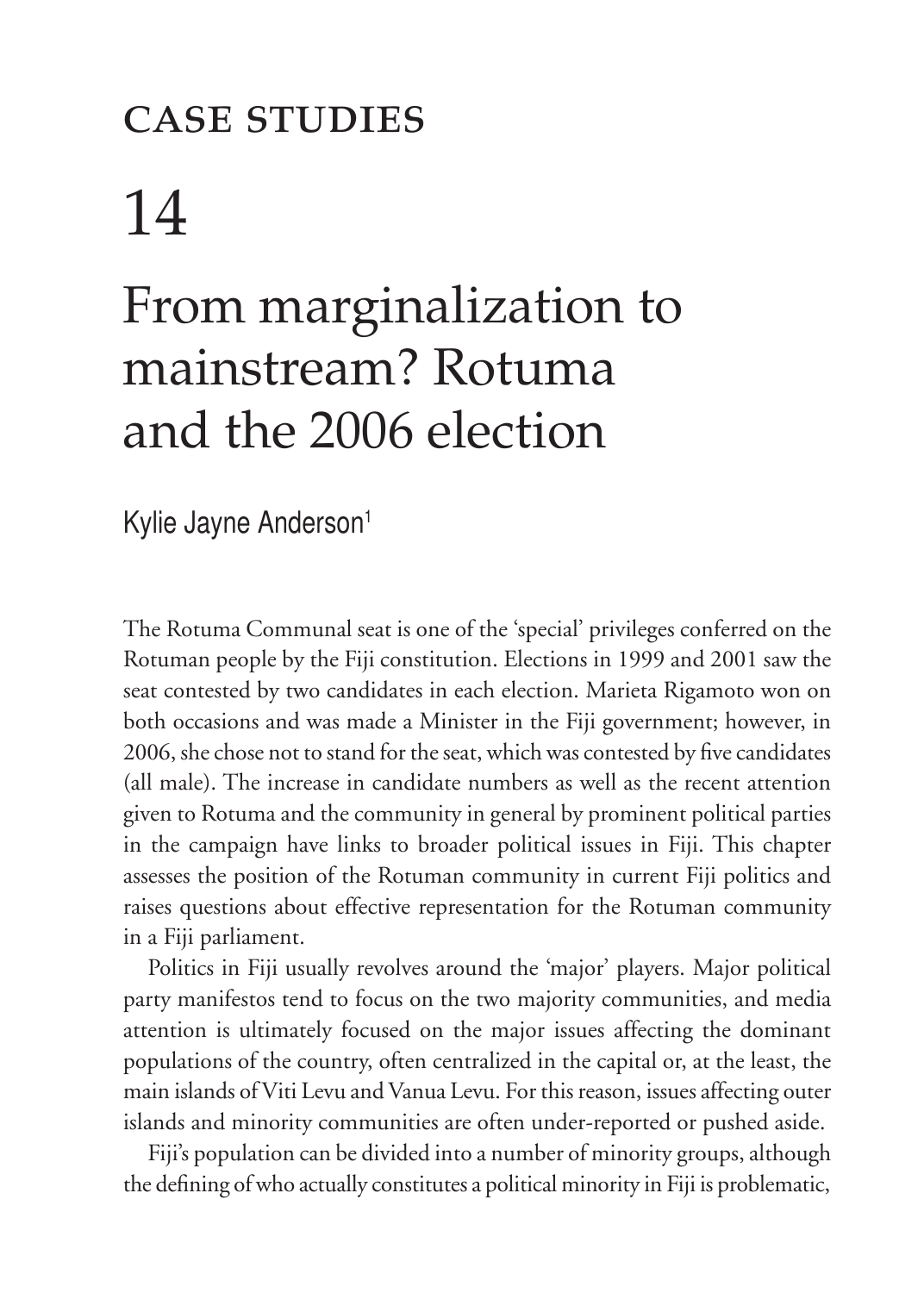with differing usages of the term minority and no international consensus.<sup>2</sup> It is from this context that the position of minority communities within the political arena of Fiji can begin to be understood. Within the framework of the Fiji electoral system – in which the majority of seats in the House of Representatives are decided by a communal roll system based on ethnic groupings – a minority community must, in electoral terms, be defined in terms of numbers and not power. As discussed elsewhere in this book, all eligible citizens in Fiji register on two electoral rolls – an open roll and a communal one. The four communal rolls are based on ethnic identification: 42 of the seats are allocated to 'Fijian' (23) and 'Indian' (19) citizens, and the remaining four to voters identifying as either 'Rotuman' or 'General' (those Fiji citizens who are 'registered otherwise than as Fijians, Indians or Rotumans'3 ). The very existence of communal seats, and the number of seats representing between 5 and 8 per cent of the population<sup>4</sup>, has raised a number of questions about effective representation of minority communities in Fiji politics.

For the Rotuman community, questions relating to the representation of the community in the parliament of Fiji can, arguably, be linked to broader questions about the status of Rotuman people within the state. While much of the discussion is beyond the scope of this chapter, it is important to recognize that the debate exists. As a minority group, the Rotuman community is one of the more readily identifiable and recognized. With a population of approximately 10,000 throughout the Fiji Islands (a minority of approximately 2,000 living on the island of Rotuma itself) the Rotuman language, culture and traditions (which are distinct from others in Fiji) continue to be relatively strong, and deliberate attempts have been made by many members of the community to safeguard them.<sup>5</sup>

Arguments have been made previously about the status of Rotumans as a 'marginalized' minority within the Fiji population. While a number of notable Rotumans have been high achievers academically and professionally, the community is sometimes overlooked in broader political decision-making. Indeed, this political marginalization can be seen in a number of key government policy documents (including the '50/50 by 2020' affirmative action blueprint in which Rotumans are referred to as 'indigenous Fijians'); in generalizations about the economic and other status of the community (ensuring that social and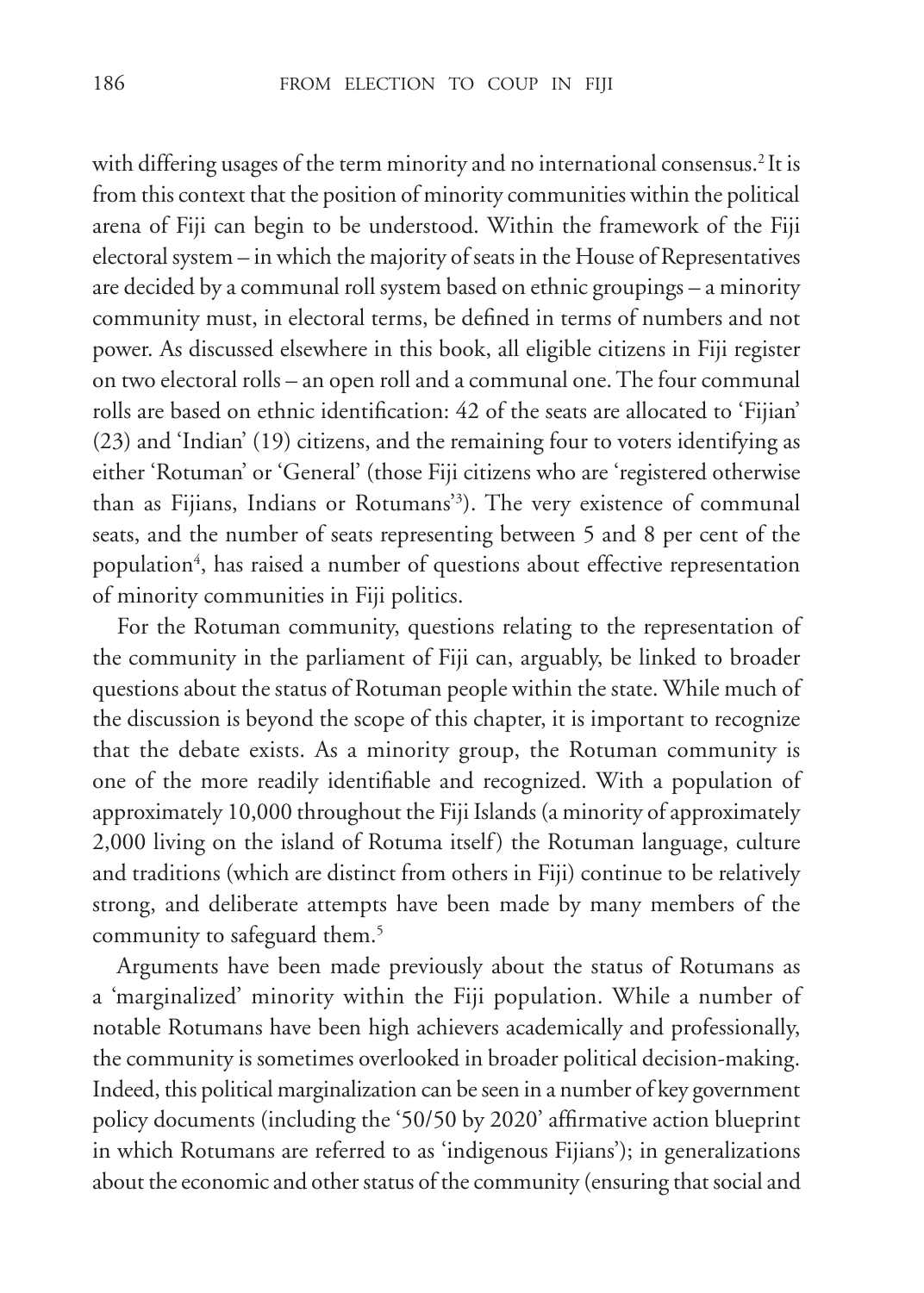economic reality for many members is not addressed); in the dismissal of the legitimate political concerns voiced by some members of the community; and in the way in which the island is treated as akin to other outer islands despite its 'special status' (the difficulty in delivering goods and services, the lack of development, the expense and difficulty in travel all indicative of the latter). It is these issues of the status of Rotuma within the Fiji Islands and effective representation (for the community as a whole and as individuals), which are arguably at the crux of many Rotuman political arguments.<sup>6</sup> Such arguments, however, are usually not aired by the media. Accordingly, contemporary Rotuman electoral politics tends to be characterized by an image of consensus.<sup>7</sup> The electoral contest may not be plagued by the dramatic tensions evident in mainland Fiji, but the changes in the status quo of election candidacy and campaigning in Rotuma for the 2006 election indicate that there is a need for further analysis of contemporary electoral politics in the community.

While past elections have seen few candidates and the absence of major political parties campaigning in the community, the 2006 election was different. What has changed? The characteristics of Fiji elections and the political arena in general have been altered somewhat by the events of the past decade. Increasing attempts to have democracy settled through the legal process is one example; the attempts of major parties to broaden their appeal beyond ethnic stratification is another. It is this second change which could be construed as contributing to the increasing political mainstreaming of the Rotuman community.

This chapter assesses the 2006 election results vis-à-vis past elections in 1999 and 2001. It reviews some of the key election issues for the Rotuman community and addresses some of the continued 'sticking points' relating to the status of Rotuma within Fiji.

#### **Rotuma in the Fiji Constitution and electoral provisions**

Annexed seven years after the colony of Fiji was created, Rotuma has occupied an uncertain position within the state, and moves towards independence have been mooted at various times (in the late 1970s, 1988 and 2000).8 The 1988 and 2000 moves both led to arrests and court cases, with slightly varying outcomes.9 The Rotumans are recognised simultaneously as indigenous, but different from, Fijians, and their 'uniqueness'<sup>10</sup> has been given emphasis at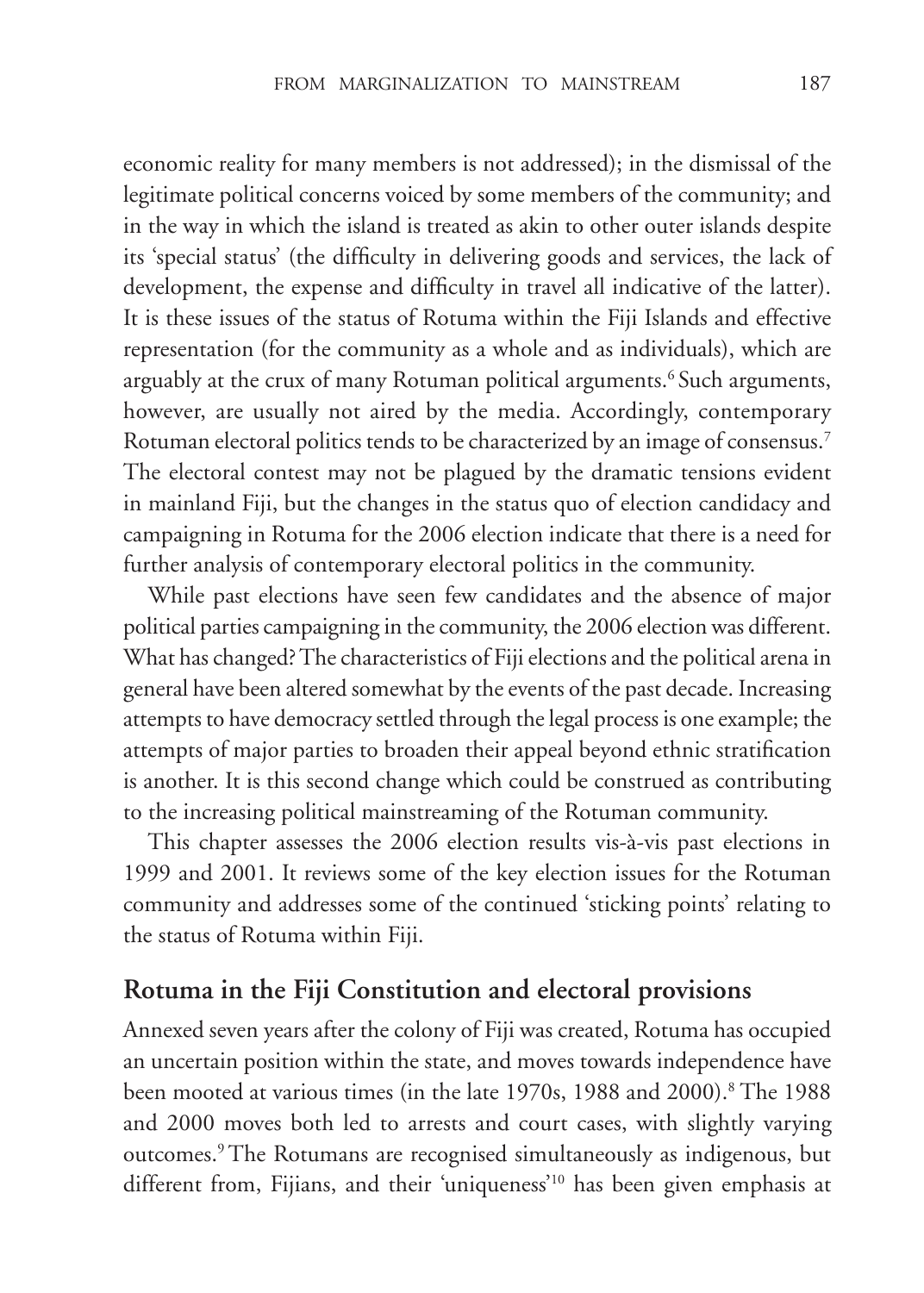



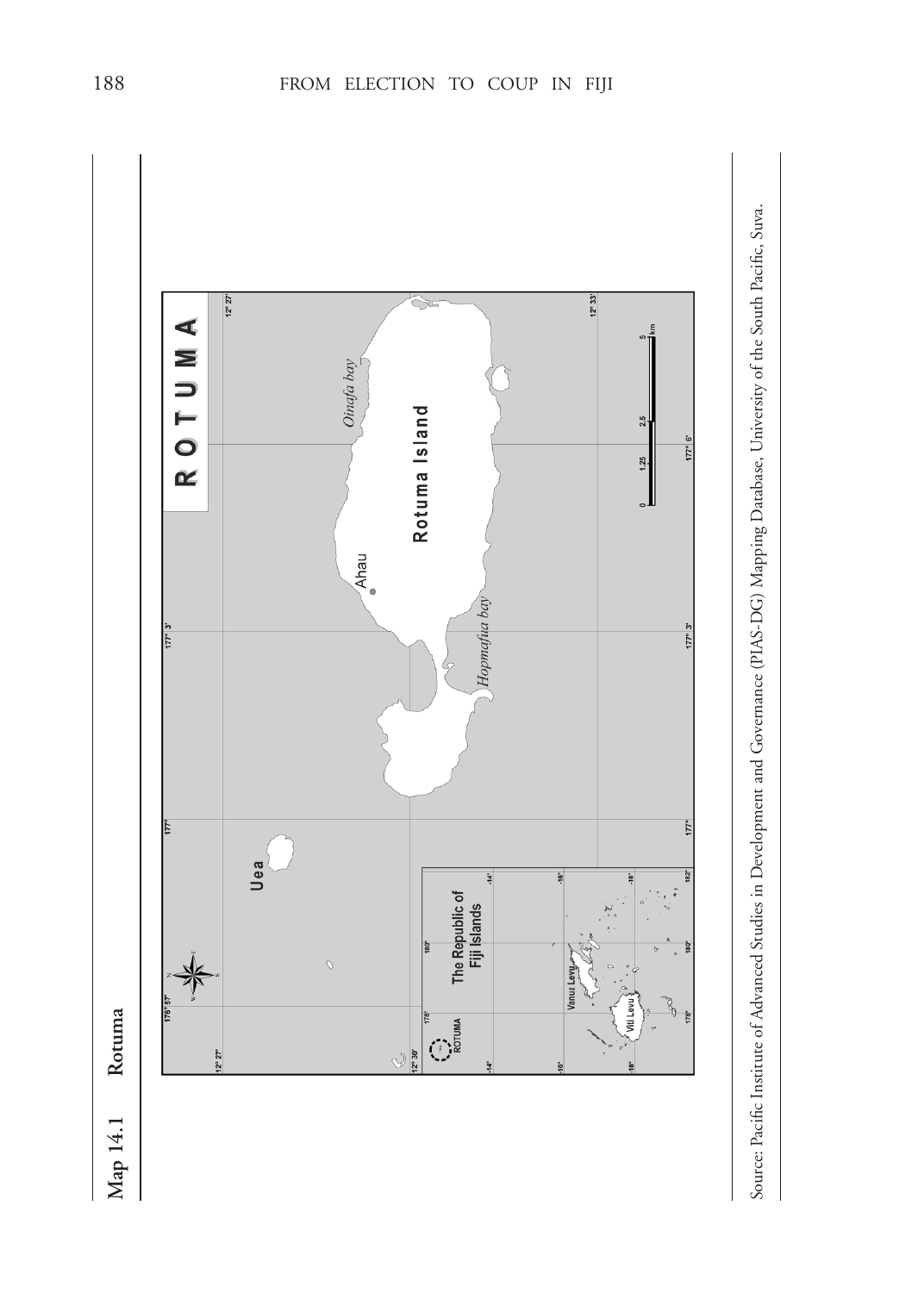multiple legal and policy echelons. Such recognition is exemplified by provisions within the constitution of Fiji, including the presence of a designated seat for the Rotuman community in the Senate, and the continued existence of the 'Rotuma Communal Roll', which not only serves as recognition of the community, but also entitles the Rotumans to one designated seat in the House of Representatives.<sup>11</sup> The inclusion of three Rotuman representatives in the Bose Levu Vakaturaga, the body responsible for appointing the Head of State, also indicates the importance of Rotuma as part of the broader political landscape in Fiji.

The population of Rotuman voters currently stands at 5,373. Of these, more than 4,000 live in parts of Fiji other than Rotuma.<sup>12</sup> Technically, Rotuman voters have more than one representative in parliament (as do all citizens in Fiji) by virtue of the dual roll system. Individual voters are required to vote in both the communal and open constituencies. Rotumans in Rotuma are, accordingly, represented at one level by the communal member and at another by the member for the Lau/Taveuni/Rotuma Open seat. Rotumans living in the rest of Fiji are also represented by their respective open roll members. The viability of the open seat as a source of representation for Rotumans has been challenged in the past. In 1999, president of the Rotuma Independent Movement Aleki Kafoa urged Rotuman voters to boycott the elections, arguing, 'We are now treated as subclass citizens, we are told that we have two seats to contest but in reality we have only one that is the Rotuman Communal Constituency seat'.13

The question of representation in the open constituencies is valid when one realizes that, in most instances, the Rotuman voters make up less than 1 per cent of each constituency. Notable exceptions to this are in the Laucala Open and Suva City Open electorates – where Rotuman voters constitute 3.18 per cent and 4.61 per cent respectively – and in the Lau/Taveuni/Rotuma Open electorate, where Rotuman voters make up 7.65 per cent of voters (see Table 14.1).

The Rotuma Communal roll and seat in the House of Representatives has arguably been something of a mixed blessing for the community. While the communal seat secures some representation in the parliament, requests have been made that the number of seats reserved for Rotumans be increased:

…to better represent the two communities [Rotumans living on Rotuma and Rotumans living elsewhere in Fiji] because of the difficulties of travel between Rotuma and Fiji and the wide distribution of Rotumans living outside the island of Rotuma.<sup>14</sup>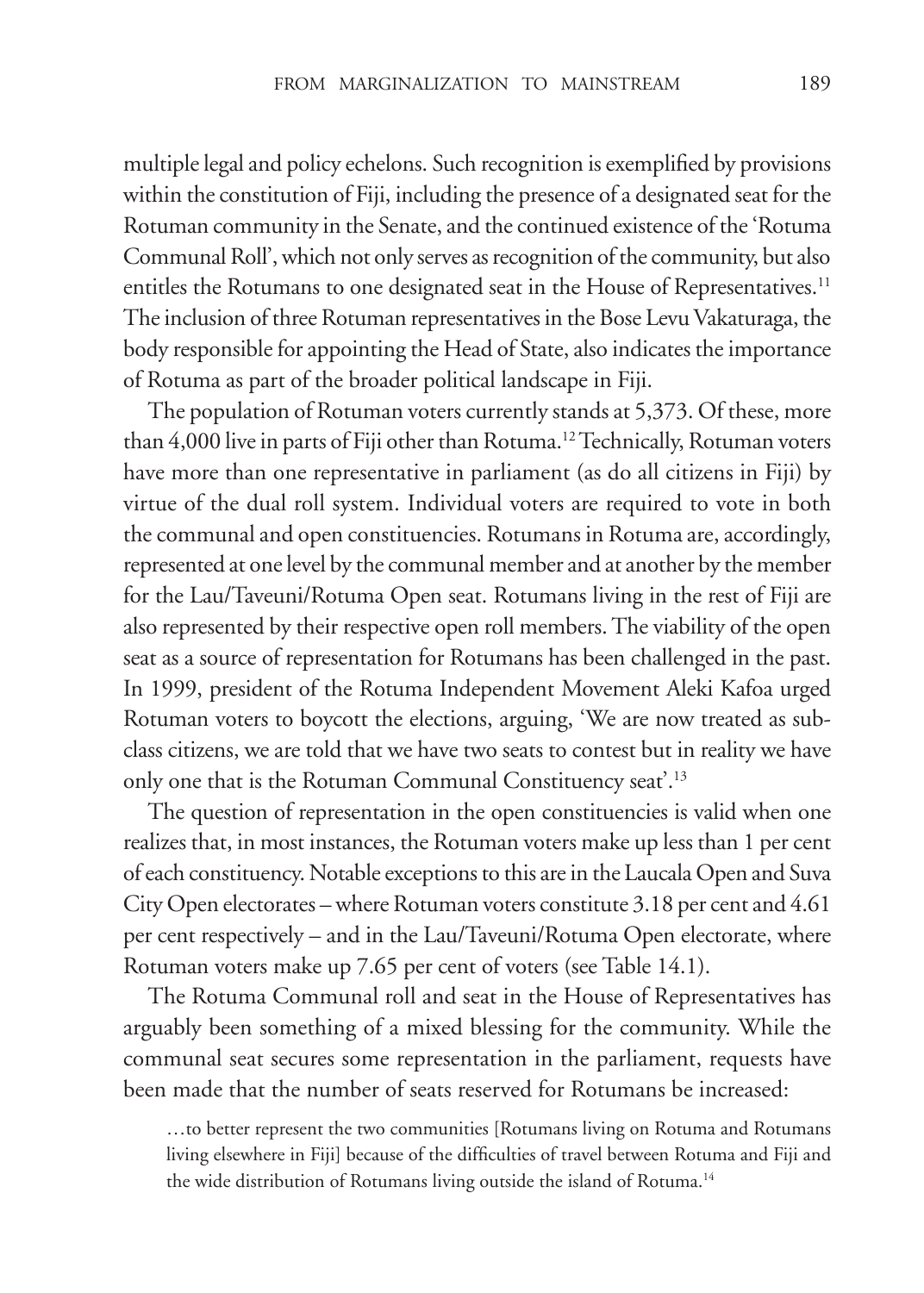| Electorate               | Total number<br>of voters | Total number of<br>Rotuman voters | Rotumans as a percentage<br>of the electorate |
|--------------------------|---------------------------|-----------------------------------|-----------------------------------------------|
| Tailevu North/ Ovalau    | 17,893                    | 58                                | 0.32                                          |
| Tailevu South/ Lomaiviti | 21,620                    | 35                                | 0.16                                          |
| Nausori/Naitasiri        | 19,977                    | 253                               | 1.27                                          |
| Nasinu/Rewa              | 21,273                    | 162                               | 0.76                                          |
| Cunningham               | 24,087                    | 380                               | 1.58                                          |
| Laucala                  | 19,774                    | 629                               | 3.18                                          |
| Samabula/Tamavua         | 17,137                    | 384                               | 2.24                                          |
| Suva City                | 15,206                    | 701                               | 4.61                                          |
| Lami                     | 17,815                    | 253                               | 1.42                                          |
| Lomaivuna/Namosi/Kaduva  | 19,819                    | 87                                | 0.44                                          |
| Ra                       | 19,670                    | 15                                | 0.08                                          |
| Tavua                    | 15,996                    | 198                               | 1.24                                          |
| Ba                       | 20,759                    | 38                                | 0.18                                          |
| Magodro                  | 19,911                    | 6                                 | 0.30                                          |
| Lautoka City             | 19,084                    | 249                               | 1.30                                          |
| Vuda                     | 20,275                    | 143                               | 0.71                                          |
| Nadi                     | 23,658                    | 248                               | 1.05                                          |
| Yasawa/Nawaka            | 20,002                    | 15                                | 0.07                                          |
| Nadroga                  | 18,590                    | 47                                | 0.25                                          |
| Serua/Navosa             | 22,642                    | 107                               | 0.47                                          |
| Bua/Macuata              | 17,925                    | 7                                 | 0.04                                          |
| Labasa                   | 15,651                    | 22                                | 0.14                                          |
| Macuata East             | 16,306                    | $\overline{7}$                    | 0.04                                          |
| Cakaudrove West          | 17,717                    | 36                                | 0.20                                          |
| Lau/Taveuni/ Rotuma      | 16,906                    | 1,293                             | 7.65                                          |
|                          |                           |                                   |                                               |

#### **Table 14.1 Rotuman voters as a percentage of the open electorates in the 2006 election**

Source: Elections Office (2006), unpublished roll analysis.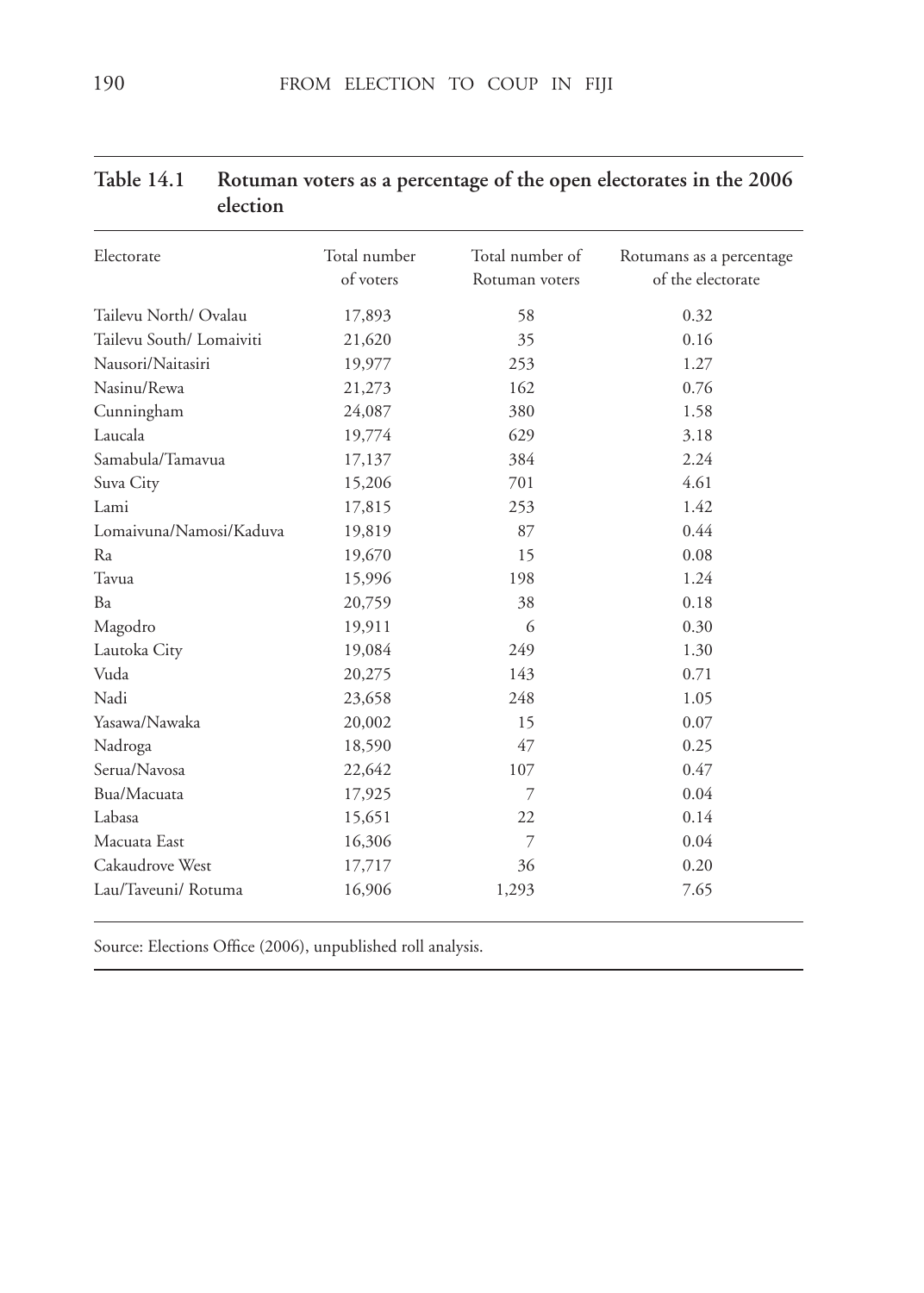Despite the specific definition in the Fiji Constitution of who can be classified as a 'Rotuman'15 and, in the *Rotuma Act,* a specific definition of who is a member of the Rotuman Community,<sup>16</sup> there are differences in identification between those who live on the island and those who have 'migrated' or were born and raised outside of Rotuma.<sup>17</sup> This distinction in itself is complicated by the fact that the majority of constituents on the Rotuma Communal roll do not actually live on Rotuma. As already noted, more than 75 per cent of the constituency lives off the island. Of these, more than 2000, more than 43 per cent of the entire Rotuman constituency, live in electorates that could be considered part of the greater Suva area (Laucala, Cunningham, Suva City, Lami, Samabula/Tamavua). Adding the voting populations of Fiji's next two major urban centres – Lautoka and Nadi – to the equation shows that more than 50 per cent (2,844) of the Rotuma Communal constituency can be considered city- or urban-based. As a result, Rotumans living on the island of Rotuma are effectively minorities in both of their constituencies – making up only 7.65 per cent of the Lau/Taveuni/Rotuma Open constituency registered voters (combined with Rotumans living in Lau and Taveuni), and less than one-quarter of those in the Rotuma Communal constituency.

This urban–rural dichotomy is not only problematic in terms of effective representation of all Rotuman people included in this constituency. As this chapter demonstrates, election campaigning has also proven to be difficult, as many candidates seem to try to campaign 'to the island', rather than taking into account the wider Rotuman diaspora across the Fiji group. In terms of national government, there also seems to be some misunderstanding about the role of the elected Rotuma Communal member, with some politicians assuming that the member is the representative of the island alone and not of the broader Rotuman community.

#### **Overview of past elections**

In past elections, only two candidates have contested the Rotuma Communal constituency, although in 1999 Aleki Kafoa was also announced as an early candidate for the Party of National Unity (PANU) 18, but withdrew before the election.19The results of the 1999 and 2001 elections were close, and a relatively high number of invalid votes were cast. In 1999, independent candidate Marieta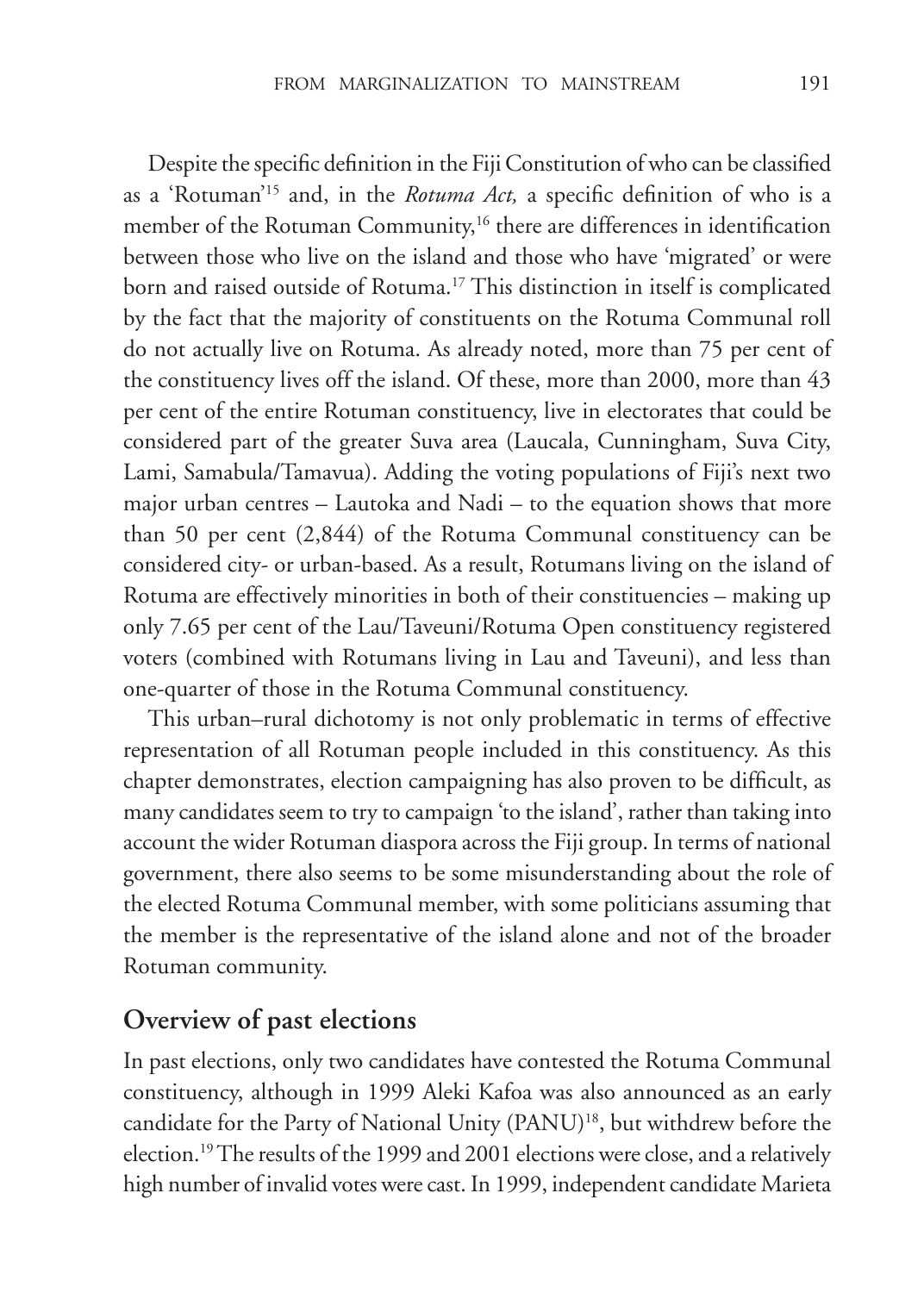Rigamoto won the Rotuma Communal seat by a margin of 30 votes, securing 50.38 per cent of the vote.20 Of the 4,682 ballot papers counted, 688 (more than 14 per cent) were deemed to be invalid. Rigamoto entered the interim government in 2000, and was re-elected as Rotuma's Communal representative in the 2001 election (again as an independent). This was the second election in which Rigamoto was (ultimately) the sole candidate opposing a Lio 'On Famor Rotuma party candidate, Riamkau Tiu Livino, and once again winning by a slight majority. Again, invalid votes were quite substantial. Of the 4,255 counted, 493 (more than 11 per cent) were deemed to be invalid.

The 1999 election also gave rise to the beginnings of 'party politics' on Rotuma. The Lio 'On Famor Rotuma party was created that year to more effectively campaign for development on Rotuma and to represent the collective Rotuman people.21 Candidate Kafoa Pene was reported as saying 'For too long Rotuma has been represented in Parliament by an independent candidate, which has denied us our democratic rights.'<sup>22</sup> The establishment of the party was intended to improve the representation of Rotuman interests, and a number of areas addressed in the Party's manifesto continue to be issues today.23

#### **The 2006 election**

2006 saw a record number of candidates contest the Rotuma Communal seat. Of the five, two stood as independents while the other three represented major parties within Fiji. Lio 'On Famor Rotuma did not field a candidate. Marieta Rigamoto decided not to stand, her time in office not having been without its difficulties,<sup>24</sup> including concern that her role as a government member prevented her from being a true representative of Rotuma. Her contribution to the 2006 Budget addressed Rotuman issues in passing, commenting that Rotuma was a province the public relations unit had not been able to visit.<sup>25</sup> An August 2005 response to the President's address in parliament mentioned the constituency as item 10 of 11 items, and thanked the government for its work on the island, without mention of the challenges it faces.<sup>26</sup> In contrast to 1999, all candidates fielded by major parties ran for the duration of the election. Sosefo Kafoa stood on behalf of the Soqosoqo Duavata ni Lewenivanua (SDL), Mua Ieli Taukave for the United Peoples Party (UPP), Sosefo Sikuri Inoke for the National Alliance Party of Fiji (NAPF), while Victor Fatiaki and former Fiji High Commissioner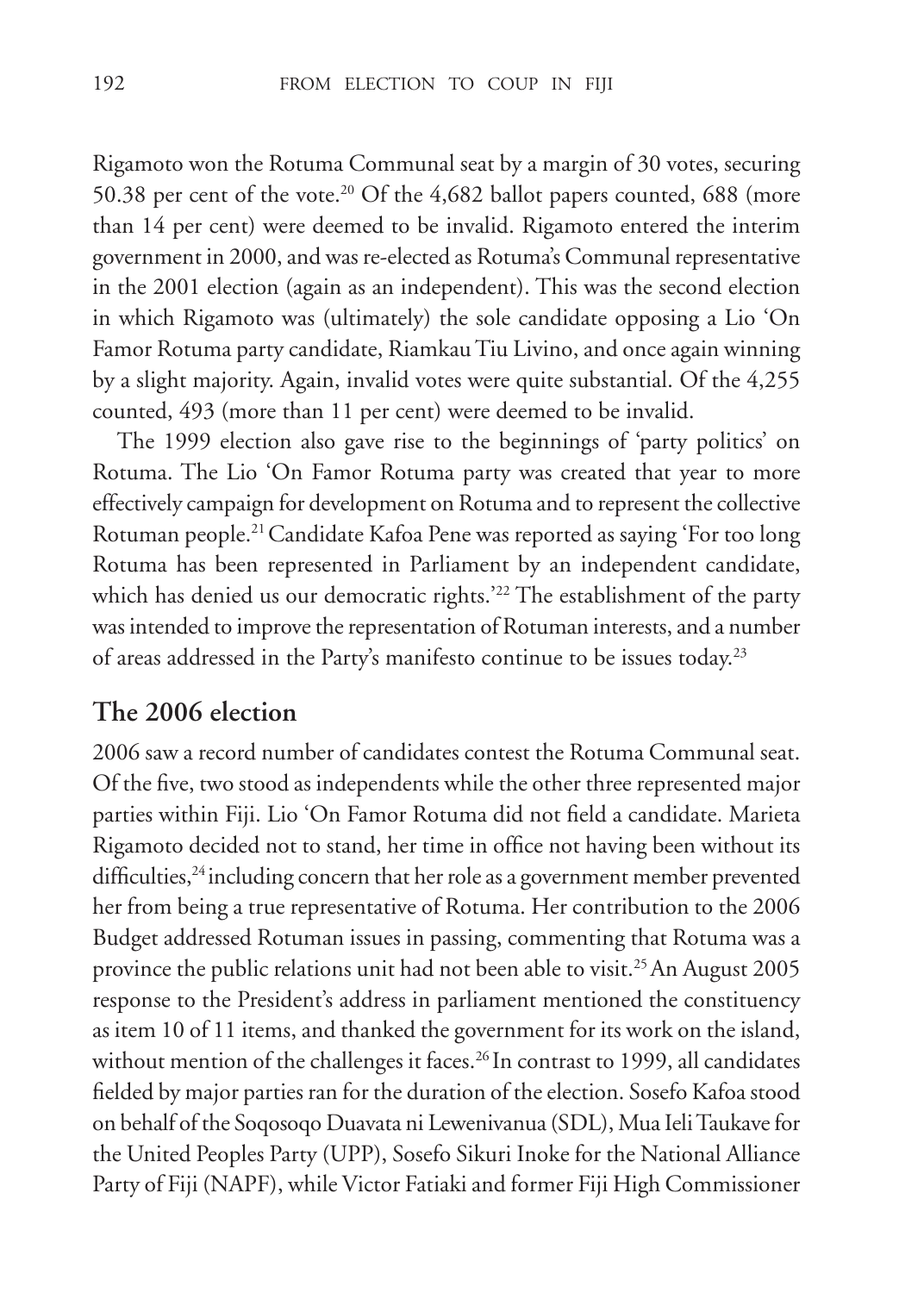to Australia, Jioji Konousi Konrote, ran as independents. A record number of voters – 5,373 – registered and early predictions were that Konrote would win the seat.27 In an interview with the *Fiji Daily Post* before the election, Konrote attributed the high number of candidates to a number of factors, including increased political awareness, and a sign '…that democracy is working well on the island'.28 He also noted the dissatisfaction felt by many, acknowledging:

…there are a lot of dissatisfied people on the island in terms of what the government could have done for the island. People feel let down in the areas of shipping and in terms of the little that has been done to create more income-generating activities on the island. Freight, for instance, is out of the question so people cannot export their crops and because of all this the rural to urban drift is now a major problem. The majority of the Rotuman people live off of the island.<sup>29</sup>

Campaigning for the election was conducted on multiple levels. Candidates used 'traditional' methods (party manifestos, interviews with the media, attendance at rallies, constituency visits) as well as more contemporary avenues, such as the Internet. The Noa'ia Mauri Rotuma website (www.rotuma.net), a long-standing virtual community for Rotumans around the world, invited all candidates to post their CVs and manifestos on the website. Only the two independent candidates (Fatiaki and Konrote) and the NAPF candidate (Inoke) chose to do so. While the manifestos of Konrote and Fatiaki were succinct (and included their CVs), Inoke chose not to post the official manifesto of the NAPF, but created his own manifesto of election promises tailored for the Rotuman electorate.

Inoke's choice of manifesto is an interesting one that can be seen to reflect the overlooking of Rotuma in the manifestos of the major parties. Of the three major parties fielding candidates for the Rotuma Communal constituency (NAPF, SDL and UPP), only the SDL party's manifesto included specific mention of the Rotuman community. The party's mission statement included the statement, 'Special assistance or affirmative action to reduce the economic gap between Fijians and Rotumans and other communities'.30 In regards to 'values', the manifesto promised the party would continue to demonstrate 'Respect for the *Vanua* and the cultures and traditions of the indigenous Fijians and Rotumans', and 'Recognition of the paramountcy of indigenous Fijian and Rotuman interests, as proclaimed in the Constitution'.<sup>31</sup> It also referred to the affirmative action programs, but there were no specific promises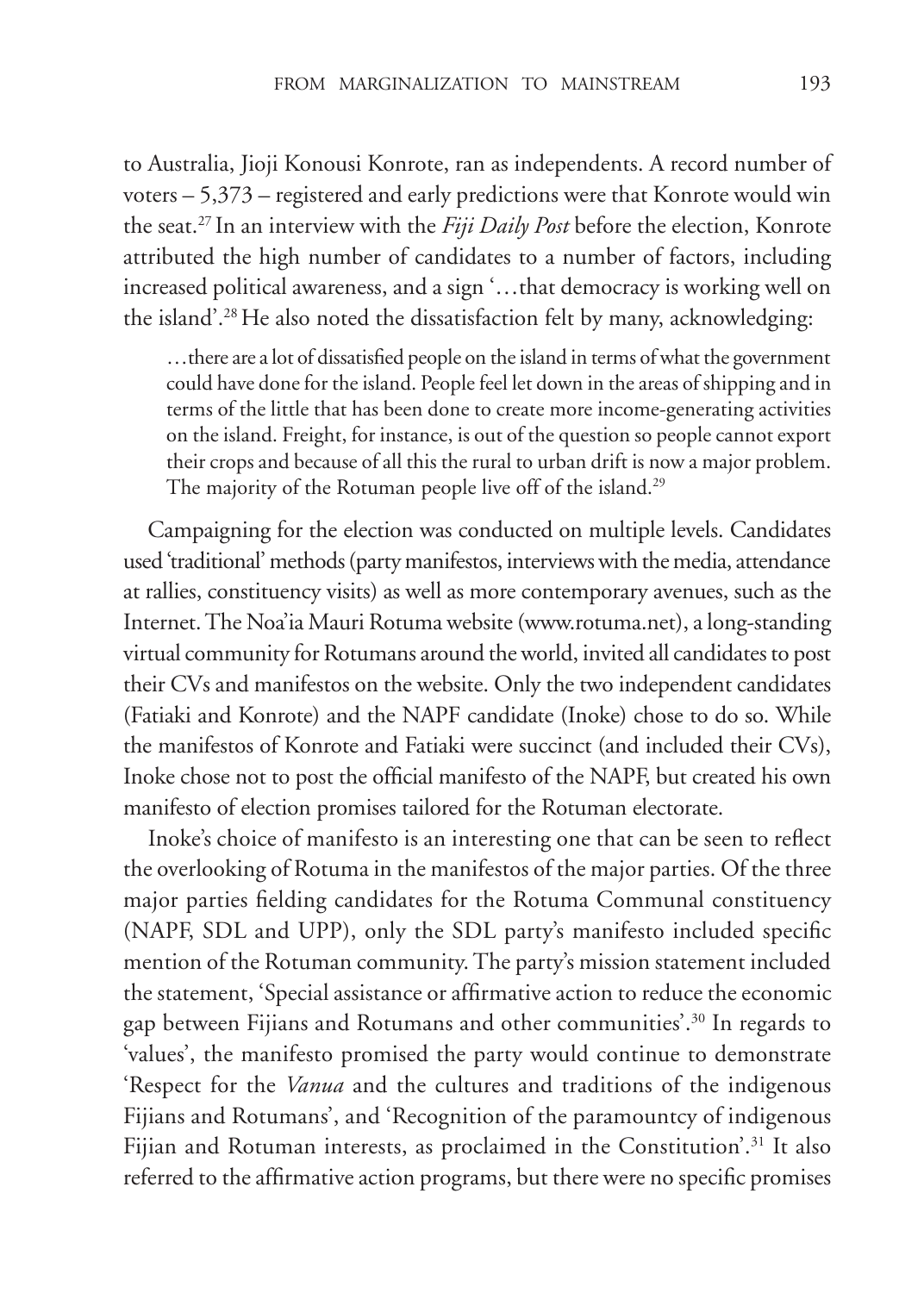made to the island or the community outside of those offered to the rest of the Fiji population. In contrast, the official manifesto for the NAPF (as opposed to the Inoke Rotuma version) made no specific mention of Rotuma or Rotumans.<sup>32</sup>

The overlooking of Rotuma by major parties, despite their fielding of candidates, reflects the ongoing marginalization of Rotuma within the political arena of Fiji. It could be argued that the key election issues for at least the past decade have remained the same. As with past elections, the predominant issues in the 2006 election for the Rotuma Communal constituency were linked to effective representation of the community collectively and development of the island itself. In relation to representation, both on and off the island, key concerns for some included the potentially conflicting role of the Rotuma Communal member as a representative of the community while also being a member of the government. Rotuma's legal and constitutional position in Fiji, infrastructure, education, the environment and health continued to be at the forefront of political discussion on (and off) the island. These issues were reflected in the manifestos tailored for the Rotuma Communal constituency and in all candidates' election campaigning.

Of the three 'Rotuma specific' manifestos, all raised the issue of Rotuma's constitutional and legal position within Fiji, although with varying emphasis. Fatiaki noted that the review of the Rotuman Lands Act needed to be 'pursued', while Konrote argued:

As Rotumans, our sovereign rights as members of the Indigenous community are guaranteed in the Compact of our Constitution. In this regard we should appreciate and cherish with pride the old adage of 'Viti Kei Rotuma'.33

Later in the document, however, he stated:

I am committed to engaging the Government of the day to ensure that the interests of our community and our special and unique status as an Indigenous ethnic group are protected at all times. In this regard I am equally committed to ensure that all amendments to existing statutes (Rotuma Act, Rotuma Lands Act etc) are done following wide consultations, but more importantly changes are effected with the full endorsement of the Chiefs and the people.<sup>34</sup>

The latter statement can be read as indicating that there has not been consensus in all of the discussions regarding these two Acts and proposed amendments. It was the manifesto of Inoke, however, which further highlighted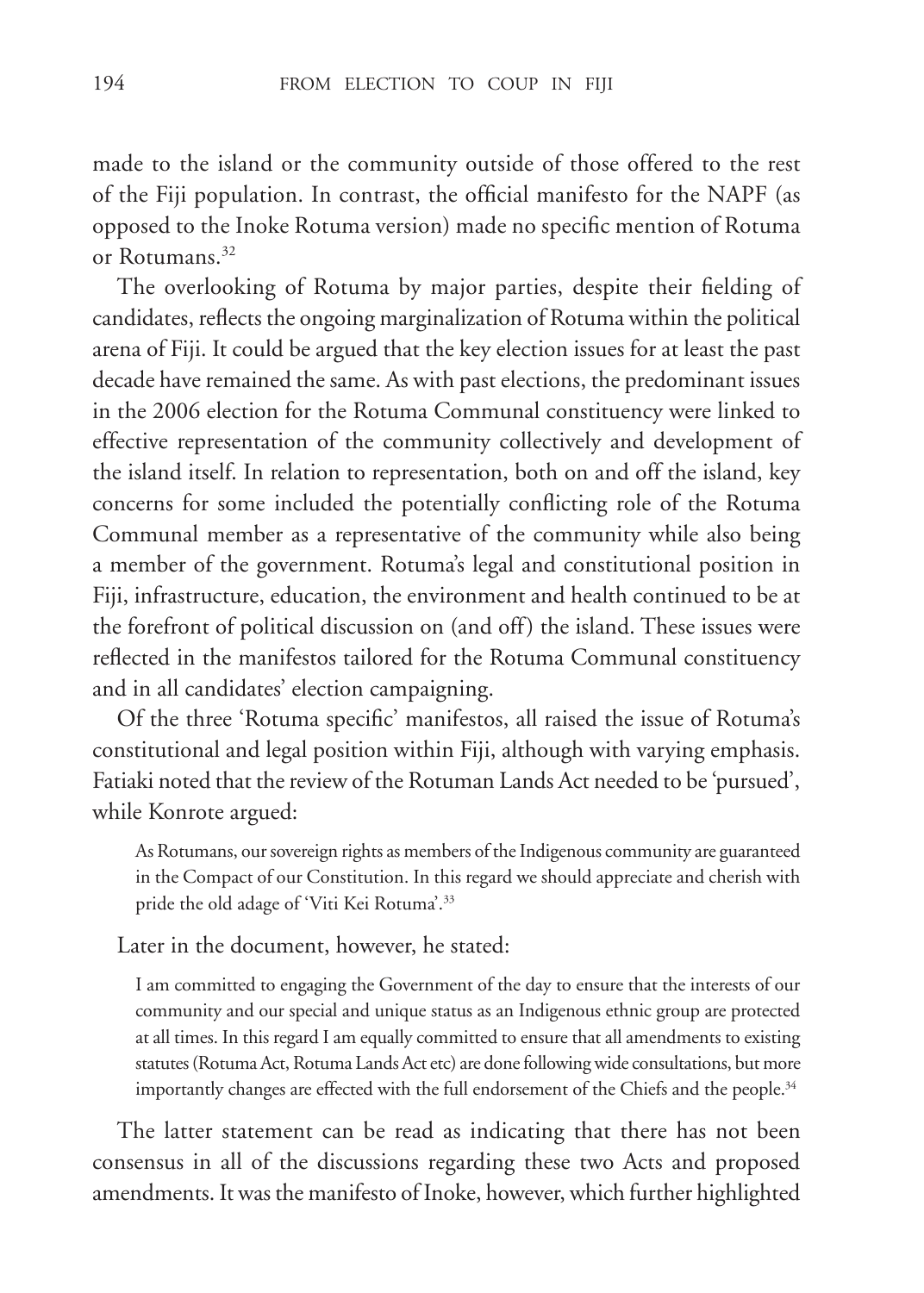the challenges faced by the community. Inoke's manifesto argued strongly in favour of change. In relation to the Rotuma Act he noted that:

[T]he law worked well when we were a colony and the central government decided what was good for us. We have grown up as a people and as a nation and we don't need to be spoon-fed anymore.<sup>35</sup>

Inoke raised the issue of autonomy for the island, suggesting in an interview broadcast on the Australian Broadcasting Commission's Asia Pacific program that Rotuma could be governed in a similar way to Australia's Torres Strait Islands.36 He also challenged the Rotuman Lands Act, arguing that the Act 'discriminates against women and children<sup>'37</sup> and 'goes against Rotuman traditional land rights<sup>'</sup>.<sup>38</sup>

The status of women within the community, and in general, was addressed by all three candidates who posted manifestos on the website (perhaps something of an irony given that, in contrast to in the past two elections, there was no female candidate contesting the seat). Inoke's observations relating to discrimination against women were specifically related to the Rotuman Lands Act, and Fatiaki's concerns about women were also linked to the review of the Act, the latter asking for 'the assurance that registration of all Rotuman land will be under both maternal and paternal lineages, and that women will not be disenfranchised from their traditional heritage'.39 In contrast, Konrote did not link discrimination of women with any specific legislation, but concentrated on the employment sector, saying '…I believe that women are often discriminated against and are significantly under-represented at senior and middle-management levels in both the public and private sector.<sup>'40</sup>

Issues such as transport, infrastructure and development on Rotuma were key issues noted by all candidates in their manifestos and in other campaign aspects. Fatiaki's manifesto primarily concentrated on issues of sea transport, as well as infrastructure, such as roads, the Oinafa wharf, Rotuma's airport, electricity and water. Inoke wrote of the environment, investment and employment. Konrote addressed these issues as well as the need to improve the efficiency of shipping and air service. At a rally held in Suva before the election, Kafoa pledged to improve the shipping services to Rotuma (a long-standing issue) as well as deal with infrastructural issues such as roads and electricity.<sup>41</sup>

On the social welfare front, Fatiaki and Konrote both addressed the issues of health services and education. Fatiaki was more specific about these issues,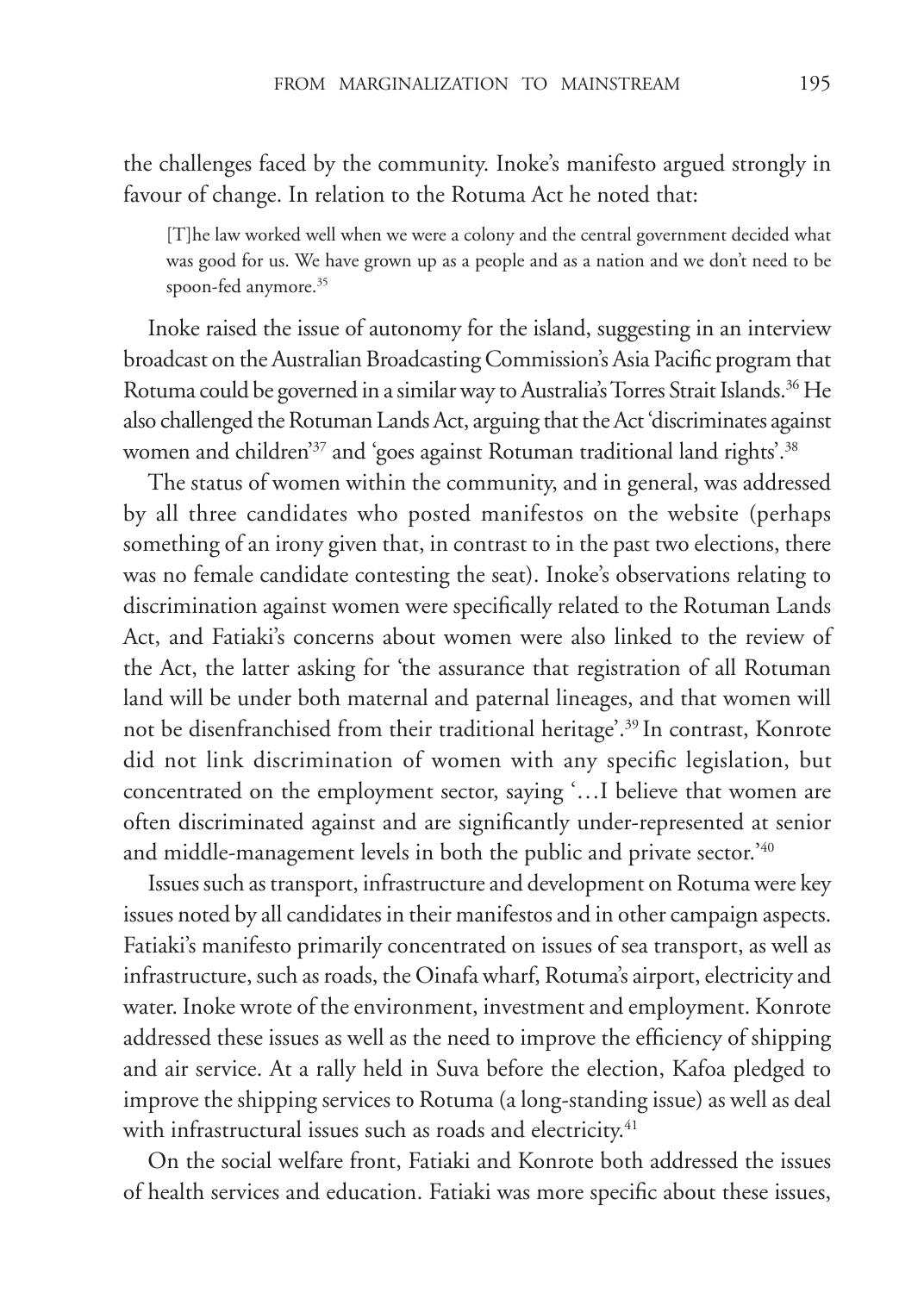outlining problems facing the Rotuma hospital and secondary school. Inoke wrote of youth and the reintroduction of sports and traditional activities. Interestingly, given the emphasis on religion and politics in Fiji, only Fatiaki emphasized religion as an issue for Rotuma (although Konrote's campaign symbol was the image of the island imposed over a Christian cross). His 'vision' (as stipulated in his manifesto) declared Rotumans to be 'a God fearing people with respect for tradition and culture, and for one another'.42 Fatiaki later noted that he believed '… that Rotuma can only prosper and progress if all communities work together in Fear of God…', and advocated religious tolerance.43 The other candidate's non-emphasis of religion may be due to the fact that, unlike mainland Fiji, where the population split between major faiths has been used as a source of political tension, the vast majority of Rotumans identify with the Christian faith. In the 1996 census, slightly more than 95 per cent identified as being of the Christian faith (various denominations, although the majority belong to either the Methodist or Catholic denominations), and less than 1 per cent identified with Fiji's other major faith, Hinduism.44 While there have been difficulties in the past between congregations of the major Christian denominations, sectarianism has not caused overt or public political disputes in contemporary times.<sup>45</sup>

The decision of major parties to campaign in Rotuma was also a source of intrigue, and became a political issue in itself. Inoke traveled to Rotuma, launching the NAPF manifesto there and discussing the need to change two key laws – the Rotuma Act and the Rotuma Lands Act – to assist with the development of the island.<sup>46</sup> Neither Inoke's visit nor the campaigns of the other candidates caused as much controversy as the visit by UPP party leader, Mick Beddoes, with UPP candidate Taukave.

Beddoes was more vocal than the leaders of other major parties, and his statements and promises were reported more often than those of his party candidate, Taukave. Beddoes was critical of the SDL government's treatment of Rotuma during their five years of government, as was FLP's Mahendra Chaudhry, who accused the SDL of vote-buying.47 Beddoes was scathing in his attacks; reportedly 'shocked' by his visit to the island, he apologized for not having visited in the past five years (while he was the representative of minority communities in parliament), saying: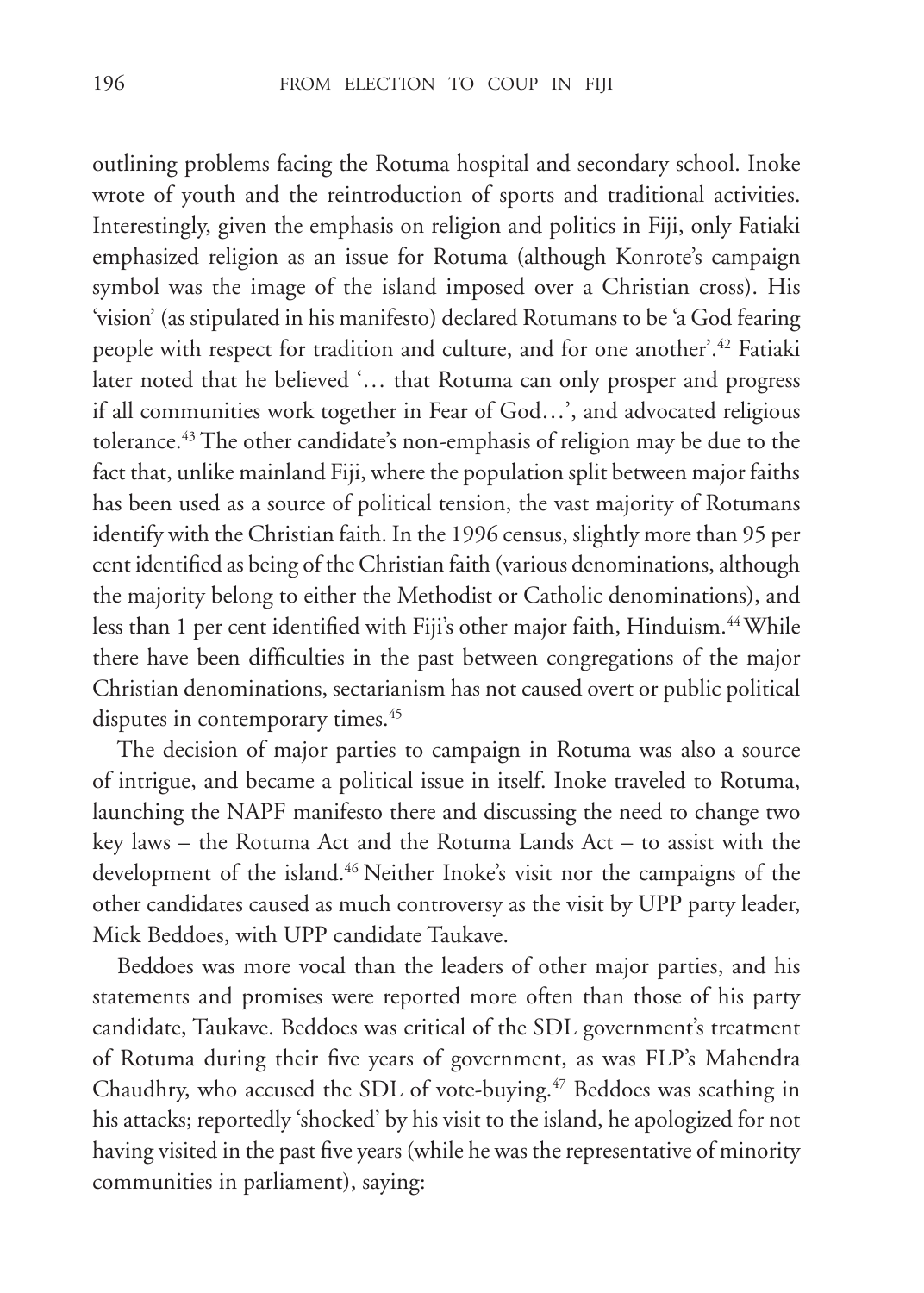…it is because I have always assumed that with the Rotuma Member of Parliament in Cabinet, all of the problems of Rotuma get resolved and acted upon on a continuous basis.48

He was reported as saying that it was time that the people of Rotuma:

Wake up to the lies and stop being used. What good have you realized from having a Cabinet Minister in the SDL Government over the past five years? It has been nothing more than a showpiece and after five years, they have nothing to show for it and certainly it has not benefited the people in any real and tangible way.<sup>49</sup>

While Qarase dismissed Chaudhry's comments, saying he should 'stop misleading the people and concentrate on the elections',50 Beddoes' statements were taken more seriously and a press release was issued by the government. Branding Beddoes' comments as 'irresponsible politicking',<sup>51</sup> outgoing representative and Minister for Information, Communications and Media Relations Marieta Rigamoto's press release emphasized the contribution of the SDL government to the island and was contemptuous of Beddoes, stating:

In his fly-by-night visit for the first time in five years to the island, Mr Beddoes makes hollow promises of "immediate" developments for the island as a vote-catching gimmick for his candidate. And what's worse he has acted irresponsibly by closing his eyes to the visible contribution of the SDL towards the welfare of the people. 52

|                       |             | 1st count | 2nd count | 3rd count |
|-----------------------|-------------|-----------|-----------|-----------|
| Sosefo Kafoa          | <b>SDL</b>  | 526       | 531       |           |
| Mua Ieli Taukave      | <b>UPP</b>  | 532       | 548       | 566       |
| Sosefo Sikuri Inoke   | <b>NAPF</b> | 245       |           |           |
| Victor Fatiaki        | Independent | 1,149     | 1,348     | 1,361     |
| Jioji Konousi Konrote | Independent | 1,983     | 2,008     | 2,508     |
| Informal              |             | 302       |           |           |
| Total votes           |             | 4,737     |           |           |
| Total registered      |             | 5,373     |           |           |

#### **Table 14.2 Outcomes in the Rotuma Communal constituency**

Source**:** Fiji elections website, www.elections.gov.fj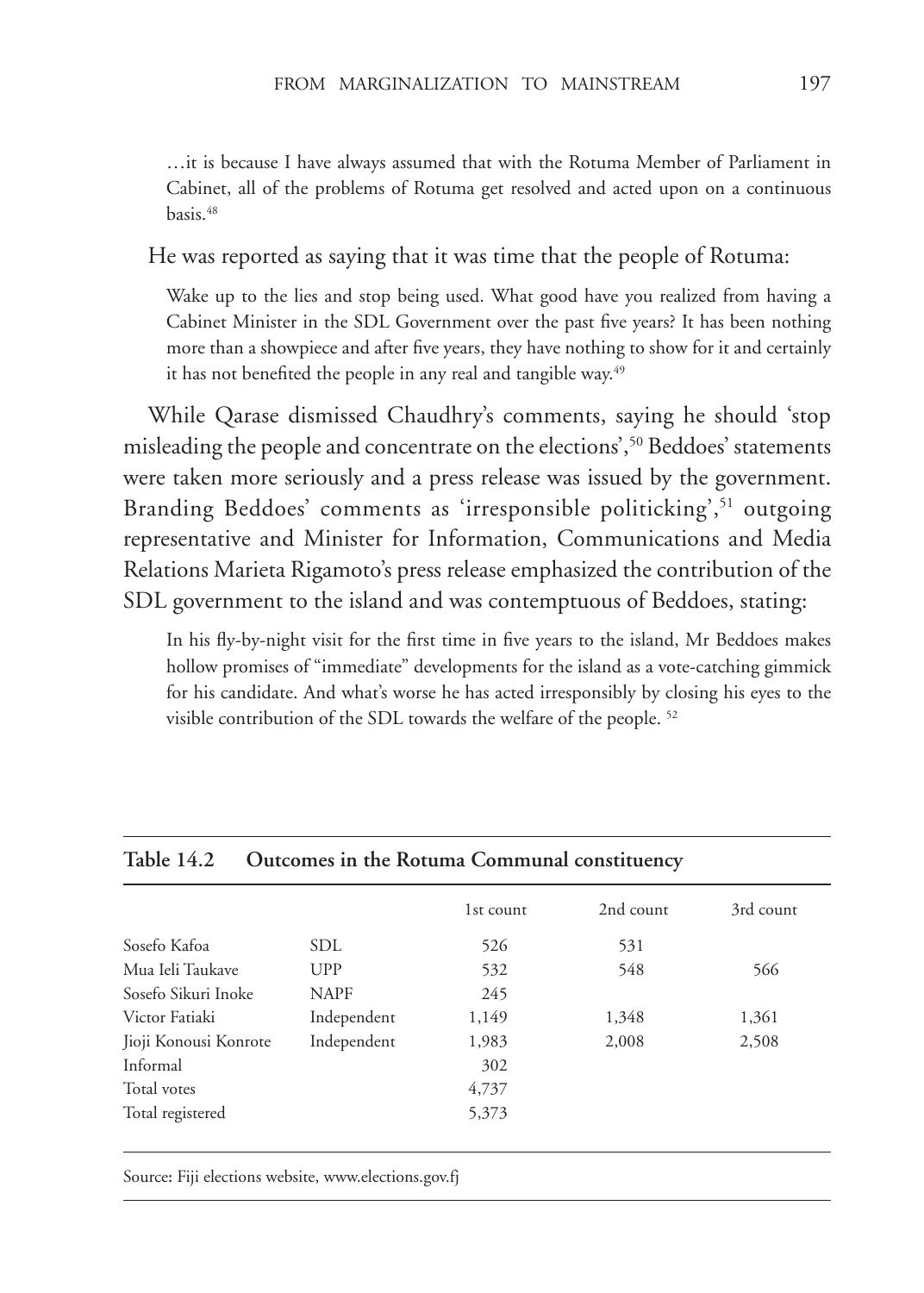#### **2006 election results**

Despite there being 5,373 registered voters, only 4,737 cast their ballots (an 88 per cent voter turnout).53There were fewer invalid ballots in this election (6 per cent) than in previous elections, perhaps a result of it being the third time that the system had been used or, alternatively, a sign that the election education campaign (conducted throughout the country prior to the elections) had been effective. The three major party representatives were excluded in successive rounds of voting. The NAPF's Inoke, securing 245 of the first preference votes, was the first to be eliminated from the contest (see Table 14.2). Most of his votes were transferred to Victor Fatiaki. The SDL's candidate, Kafoa, was the second to be eliminated, but the difference in votes between Kafoa and the UPP's candidate, Taukave, was minor. Kafoa secured 526 first preferences, Taukave 532. Distribution of Inoke's preferences saw Kafoa collect an additional five votes, ultimately gaining 531, while Taukave secured an additional sixteen. After the distribution of Kafoa's preferences, Taukave had won 566 votes, less than half of the votes given to either of the independent candidates.<sup>54</sup>

Konrote, the early favourite, led at every stage of the counting process. He secured 1,983 (41.86 per cent) of the first preference votes, his only real opposition being Fatiaki with 1,149 first preference votes (24.25 per cent). Distribution of preferences saw Konrote with 2,008 at the second round of counting and Fatiaki with 1,348. Ultimately, Konrote won the seat having secured 2,508 votes (52.94 per cent), although it is interesting to note that 500 of these were preferences from votes originally given to the SDL. Fatiaki was the runner up, gaining a total of  $1,361$  votes  $(28.73$  per cent).<sup>55</sup>

Konrote's win could be attributed to a number of key differences between his campaign style and that of the other candidates. While all three of the Rotuma-specific manifestos made special note of tradition and culture, only Konrote's used the Rotuman language to any great extent (although two other candidates produced flyers using the Rotuman language).<sup>56</sup> Konrote's manifesto also addressed the issues of human rights, good governance, access and equity. His manifesto was less overtly political than those of the others, and his campaign style of 'not campaigning' stood in stark contrast to the style of UPP's Taukave. While Fatiaki and Inoke emphasized key issues on the island of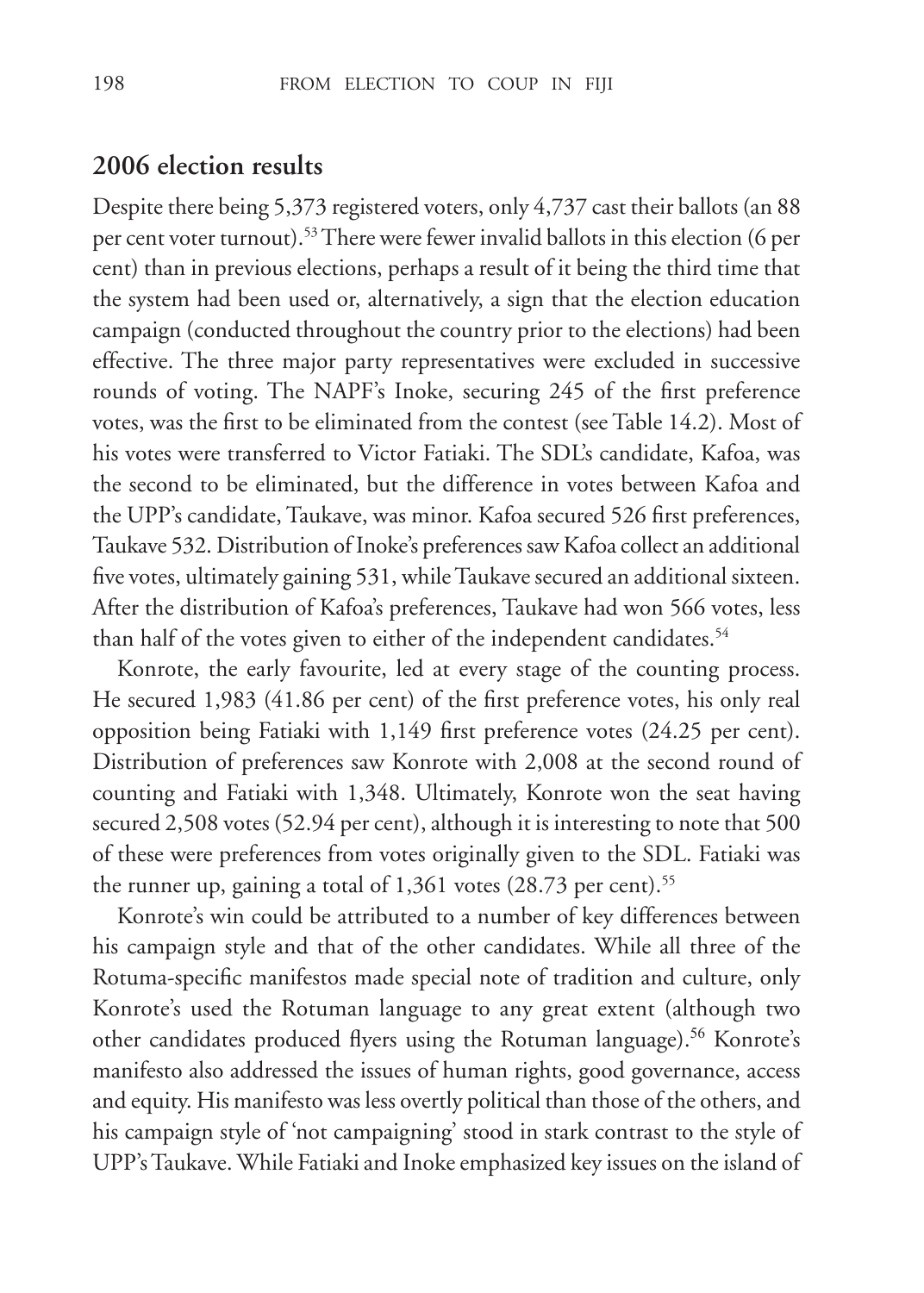Rotuma and for the community as a whole, Konrote's recognized some of the broader and contemporary issues facing Rotumans living in the urban centres (the majority of the constituency).

Konrote decided to work with the government of the day and, with the SDL winning the majority of votes, was made Minister of State in the multiparty government. It remains to be seen what achievements he will make during his time in office, but his decisive win indicates that he has substantial support from the Rotuman people in general. With secret voting, it is virtually impossible to ascertain if Konrote's support is both on and off island. Many of the key issues facing the Rotuman community, in both Rotuma and in Fiji, need to be addressed and brought to the fore of politics in Fiji to prevent marginalization. The inclusion of Rotuma in the political campaigning of major parties indicates a change for the community, and the highlighting of a number of issues by re-elected Leader of the Opposition Mick Beddoes may be conducive to future positive developments.

#### **Future pathways**

Many of the political difficulties facing Rotuma have been related to a lack of development, the status of Rotuma in the Viti kei Rotuma (Fiji and Rotuma) relationship, challenges to effective leadership, and representation at the parliamentary level. On the matter of leadership, Howard and Rensel, who are amongst the leading authorities on political developments (and other aspects) of Rotuma, wrote in 1997:

Leadership on Rotuma today is…in a state of crisis. The chiefs are at a great disadvantage. As members of the Rotuman Council they are supposed to formulate policies and guide the development of the island, but they are not well-equipped to do so. They lack the education and experience required to manage an expanding economy and to make informed choices concerning development opportunities. They are uncomfortable with bureaucratic procedures and with bureaucrats who control resources. Internally, they are perceived by most Rotumans as self-interested and ineffective, lacking in moral authority.<sup>57</sup>

And yet effective leadership cannot be considered a matter only for the chiefs, or the Council of Rotuma. In terms of national government and politics, leadership must be viewed at multiple levels. The chiefs have their role, as do all of the members of the Council of Rotuma. The Senator appointed by the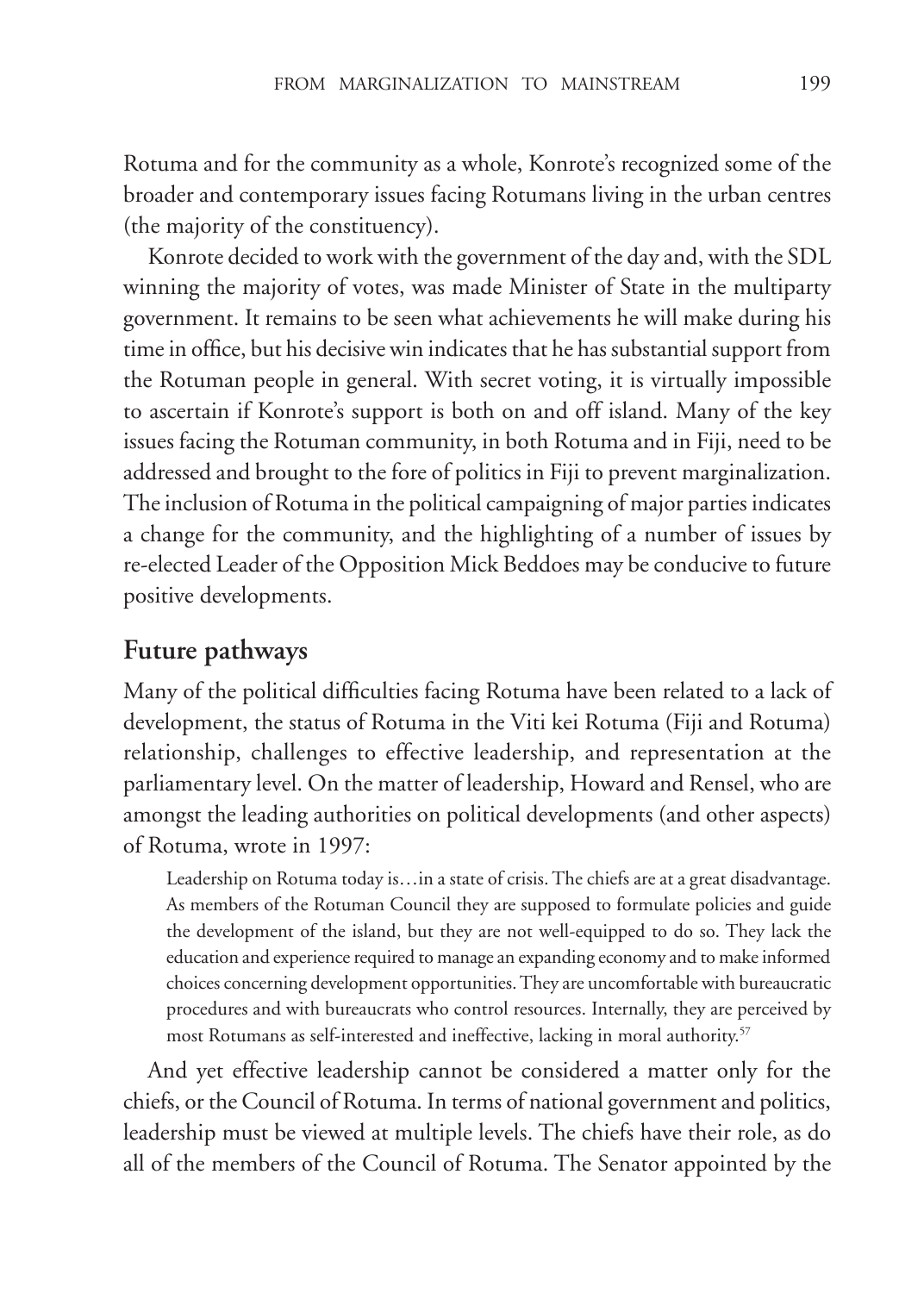President of Fiji on the advice of the Council of Rotuma, Dr John Fatiaki, has his role to play, as indeed do the three members of the Bose Levu Vakaturaga. While it cannot be said that effective leadership or representation should be demonstrated by one person alone, in a democracy it is essential that the elected members of parliament also demonstrate their skills in this area. There is currently only one elected Rotuman member of parliament, Jioji Konrote, and the responsibility for effective representation of the Rotuman community in general in the House of Representatives is his. Konrote may be the member needed to lead the community and oversee some of the much-needed developments. His manifesto indicated an acute awareness of the constituency and his time in office (both military and diplomatic) has provided him with expertise that may be conducive to many of the changes needed and apparently desired by the community.

In response to a seemingly overt politicization of Rotuma and the community, the introduction of this chapter raised the question 'what has changed?'. In many regards, it is clear that little has changed in the past decade. The relationship between Rotuma and Fiji retains both benefits and disadvantages. The presence of the single communal seat remains unsatisfactory for some, transport to the island is still difficult and expensive, delivery of services and infrastructure to the island still problematic, and the generalizations made about the economic, professional and academic success of the community as a whole encourage a tendency to overlook those members of the community who are at a disadvantage. While it is true that individuals and communities must bear some responsibility, until the issues and concerns of all members of the Rotuman community, both urban and rural, island and other, are addressed and taken seriously by the government of Fiji, then it is likely that many of the political arguments related to the position of Rotuma in the Viti kei Rotuma relationship and the existence of one communal seat will continue.

In some regards, these issues are related to the broader political agenda of the current Fiji administration in the area of reconciliation and national unity. Rhetoric and brushing aside key issues will not serve anyone well in the long run. The concerns of all minority communities in Fiji must be addressed in the interest of national cohesiveness and stability. In terms of broader political arenas, democracies are now being judged not only on their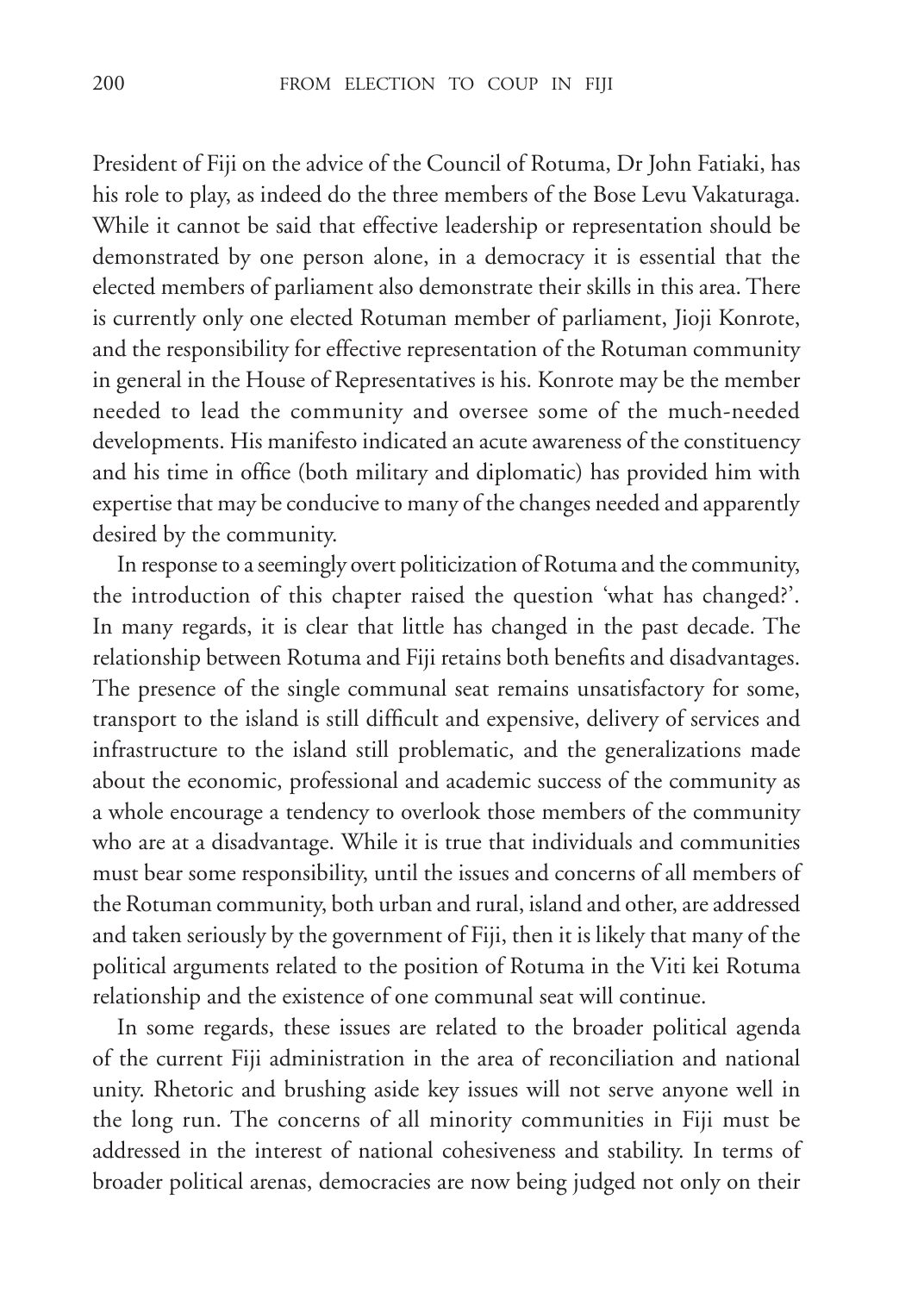successful representation of the majority of the population, but also on their ability to consider the concerns of minorities. Increasing concentration on the members of the minority communities in Fiji may augur well for the state's image internationally while also being conducive to more political harmony domestically.

#### **Notes**

- 1 The author is grateful for the Noa'ia Rotuma website, at <www.rotuma.net>, for its ongoing documentation of political issues and other concerns/events relating to Rotuma. Without this valuable resource, this chapter could not have been written. Thank you to Professor Stewart Firth and Dr Bruce Yeates for comments on an earlier draft of this chapter. Also appreciation and gratitude to those who read the draft, made comments and provided feedback but wish to remain anonymous. A final thank you to Liti Vasuturaga at the Fiji Election Office for supplying the 2006 roll analysis information.<br><sup>2</sup> Anderson, K. (nd)'The politics of identity and recognition: the status of protection and
- promotion of 'global minority' culture and language in Fiji' , unpublished working paper.
- <sup>3</sup> *Constitution of the Republic of the Fiji Islands*, Part 2: 51(a) (iv).
- Based on Fiji census statistics. The last census was conducted in 1996 and indicated that 42,000 belonged to neither the Fijian or Indian groups. Estimates made in 2005 by the Fiji Bureau of Statistics indicate that the number is closer to 66,560 (<http://www.statsfiji.gov. fj/>, accessed 15 June 2006).
- <sup>5</sup> Anderson, K. and Isimeli, F. (forthcoming). 'Protection and promotion of culture from the community level: a Suva Rotuma case study', *Fijian Studies: A Journal of Contemporary Fiji*.
- 6 The Noa'ia website noticeboard will provide the reader with an overview of some of the more critical issues and arguments. See also, Howard, A. and Rensel, J. 1997. 'Rotuma', in B. V. Lal and T. Vakatora (eds), *Fiji in Transition,* Vol. 1, Fiji Constitution Review Commission Research Papers. School of Social and Economic Development, University of the South Pacific, Suva (available online) <http://www.rotuma.net/os/howsel/28FijiConRpt.html>.
- <sup>7</sup> A useful overview of many of the mixed opinions is provided in Howard & Rensel. 1997. 'Rotuma'.
- 8 Prasad, J. 'Rotumans want out: Islanders seek Republican status', *Fiji Daily Post*, 27 January 2000, pp.1,4; Howard & Rensel. 1997. 'Rotuma'; State v Riogi [2001] FJHC 61; Haa0060j.2001s, 20 August 2001, (available online) < http://paclii.org.vu/fj/cases/ FJHC/2001/61.html>; Tuwere, J.. 'Allow Rotuman Independence Debate, Fiji Court Rules', *The Fiji Times*, 30 March 2001.
- <sup>9</sup> Howard & Rensel. 1997. 'Rotuma'.
- 10 Irava, I. 1977. 'The emigration of Rotumans to Fiji', in C. Plant (ed.), *Rotuma: Split Island*, Institute of Pacific Studies, University of the South Pacific, Suva.
- <sup>11</sup> Information on Bose Levu Vakaturaga from Fiji Government website, page 'Fijian Culture & Tradition', <http://www.fiji.gov.fj/publish/history\_culture.shtml>. Information on electoral and parliamentary provisions as per the *Constitution of the Republic of the Fiji Islands* (1998), chapter 6 'The Parliament', part 2 (section 51, 1 a and 4), part 3 (section 64, 1 d).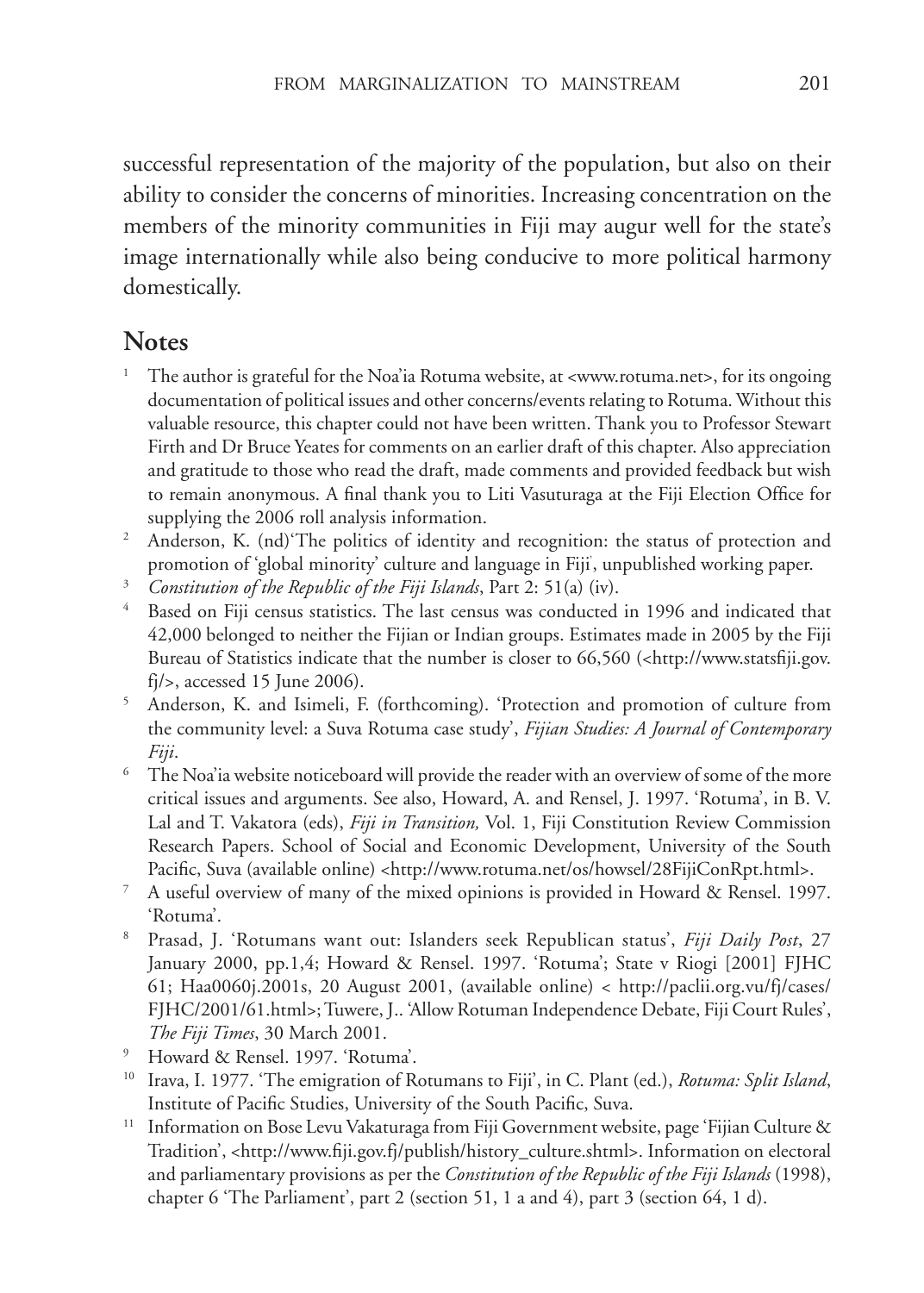- <sup>12</sup> 1996 Census.
- <sup>13</sup> 'Govt sold our rights', *Fiji Daily Post*, 1 April 1999 (as reproduced on Noa'ia Rotuma website <http://www.hawaii.edu/oceanic/rotuma/os.NewsArchive/Archive1999/elections.html>).
- <sup>14</sup> Council of Rotuma. 2001. 'Submission by the Council of Rotuma to the Constitution Review Commission, Ahau, Rotuma', as reproduced on Noa'ia Mauri website, <http://www.hawaii. edu.oceanic/rotuma/os/Forum/Forum22.htm> (accessed 27 November 2001).
- <sup>15</sup> *Constitution of the Republic of the Fiji Islands*, chapter 6, part 2:55:5.
- <sup>16</sup> *Rotuma Act*, September 1927. In 1966, as a result of ordinance 37, the term 'Rotuman Community' referred to 'the indigenous inhabitants of Rotuma and also any Fijian resident on Rotuma'.
- <sup>17</sup> Howard, A.. & Rensel, J. 2001. 'Where has Rotuman culture gone? And what is it doing there?', *Noa'ia Rotuma* website, <http://www.hawaii.edu/oceanic/rotuma/os/howsel/33where.
- html>, (accessed 18 March 2002) (originally published in *Pacific Studies*, 24(1/2): 63–88). 18 'Candidate changes tune, joins race', *The Fiji Times*, 6 April 1999 (as reproduced on Noa'ia Rotuma website <http://www.hawaii.edu/oceanic/rotuma/os.NewsArchive/Archive1999/ elections.html>).
- <sup>19</sup> 'Candidate wants boycott', *The Fiji Times*, 14 April 1999 (as reproduced on Noa'ia Rotuma website <http://www.hawaii.edu/oceanic/rotuma/os.NewsArchive/Archive1999/elections. html>).
- <sup>20</sup> 'Elections 1999 Results by the Count', Fiji Elections website, < http://www.elections.gov. fj/results1999/constituencies/46.html>.
- <sup>21</sup> 'Lio 'On Famor Rotuma's Plans', *Fiji Daily Post*, 25 April 1999 (as reproduced online < http://www.hawaii.edu/oceanic/rotuma/os/NewsArchive/Archive1999/elections.html>).
- <sup>22</sup> 'Vote Pene, Rotuma', *Fiji Daily Post*, 14 April 1999 (as reproduced online < http://www. hawaii.edu/oceanic/rotuma/os/NewsArchive/Archive1999/elections.html>).
- 23 Lio 'On Famor Rotuma Party manifesto, as reproduced in *Fiji Daily Post*. See, 'Lio On Famor Rotuma's plans' *Fiji Daily Post*, 25 April 1999 (as reproduced on line <http://www.hawaii. edu.oceanic/rotuma/os/NewsArchive/Archive1999/elections.html>).
- <sup>24</sup> 'Media Freedom in Fiji Vital to good Governance', *The Fiji Times*, 3 May 2006 (as reproduced on PIReprt <http://pidp.eastwestcenter.org/pireport/2006/May/05-04-ed2.htm>). 25 Rigamoto, M. 2005. 'Contribution on the 2006 Budget Address', 15 November, <http://www.
- fiji.gov.fj/publish/printer\_5754.shtml>.
- <sup>26</sup> Rigamoto, M. 2005. 'Response to His Excellency's the President's Address in Parliament', 8 August 2005, <http://www.fiji.gov.fj/publish/page\_5135.shtml>.
- <sup>27</sup> 'Elections 2006', Fiji Village, <http://www.fijivillage.com/elections\_2006/predictions. shtml>.
- 28 Movono, L. 'Konrote heeds Rotuma's call', *Fiji Daily Post*, 4 May 2006.
- 29 Movono. 2006. 'Konrote heeds Rotuma's call'.
- <sup>30</sup> SDL Manifesto, 2006.
- <sup>31</sup> SDL Manifesto, 2006.
- 32 NAPF Manifesto, 2006.
- <sup>33</sup> Konrote, J. 2006. *Election Platform/Constitution*, as reproduced on the Noaia Mauri Rotuma website
- <sup>34</sup> Konrote. 2006. *Election Platform/Constitution.*